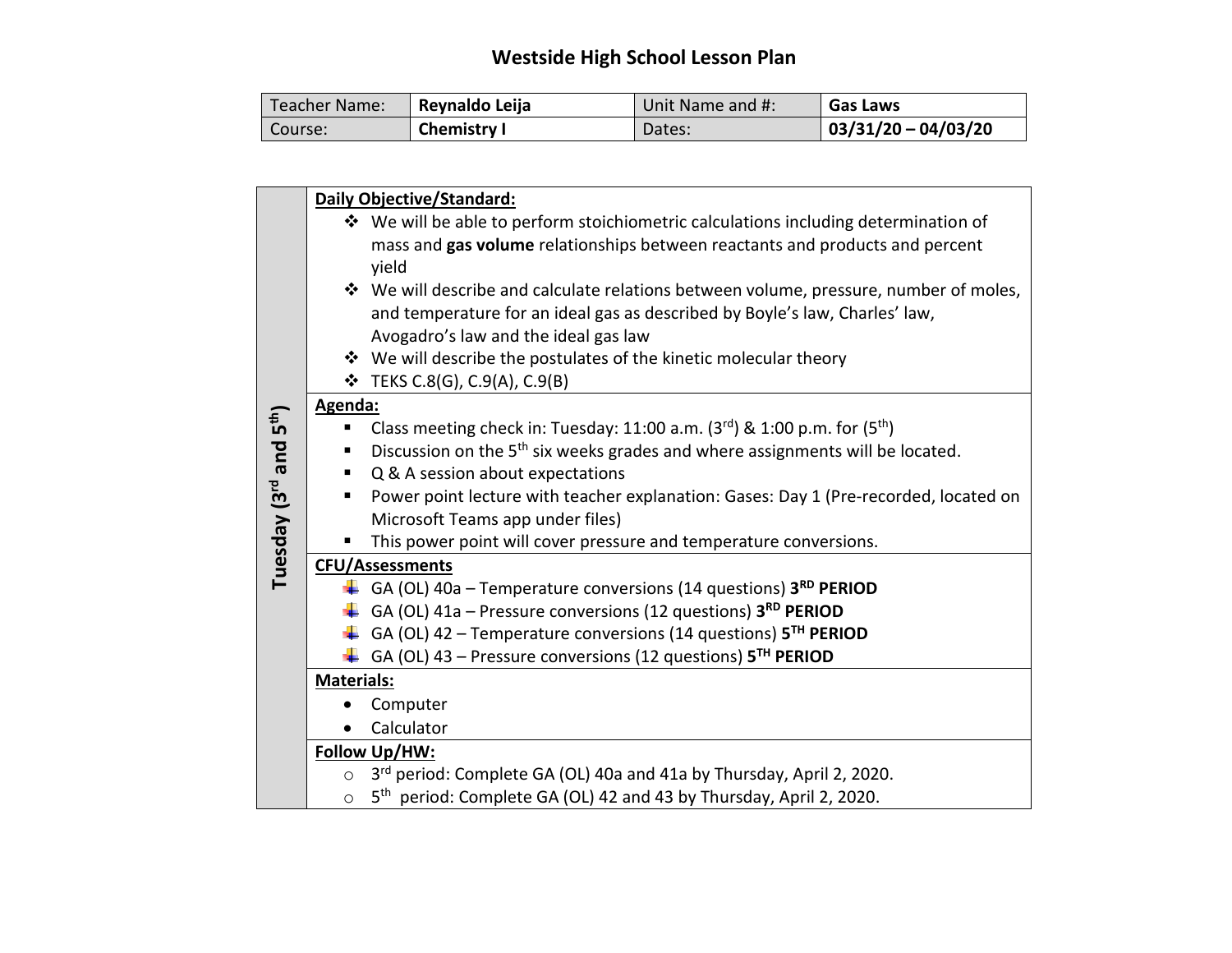|                                    |                   | <b>Daily Objective/Standard:</b>                                                          |
|------------------------------------|-------------------|-------------------------------------------------------------------------------------------|
|                                    |                   | ❖ We will be able to perform stoichiometric calculations including determination of       |
|                                    |                   | mass and gas volume relationships between reactants and products and percent              |
|                                    |                   | yield                                                                                     |
|                                    |                   | ❖ We will describe and calculate relations between volume, pressure, number of moles,     |
|                                    |                   | and temperature for an ideal gas as described by Boyle's law, Charles' law,               |
|                                    |                   | Avogadro's law and the ideal gas law                                                      |
|                                    |                   | ❖ We will describe the postulates of the kinetic molecular theory                         |
|                                    |                   | $\div$ TEKS C.8(G), C.9(A), C.9(B)                                                        |
|                                    | Agenda:           |                                                                                           |
|                                    |                   | Class Meeting: Wednesday: 11:00 a.m. $(3^{rd})$ & 1:00 p.m. for $(5^{th})$                |
|                                    |                   | Meeting will be for those who need help with the online assignments                       |
|                                    |                   | <b>CFU/Assessments</b>                                                                    |
|                                    |                   | $\downarrow$ GA (OL) 40a – Temperature conversions (14 questions) 3 <sup>RD</sup> PERIOD  |
|                                    |                   | GA (OL) $41a$ – Pressure conversions (12 questions) $3^{RD}$ PERIOD                       |
|                                    |                   | GA (OL) 42 – Temperature conversions (14 questions) $5TH$ PERIOD                          |
|                                    |                   | $\downarrow$ GA (OL) 43 – Pressure conversions (12 questions) 5 <sup>TH</sup> PERIOD      |
|                                    | <b>Materials:</b> |                                                                                           |
|                                    |                   | Computer                                                                                  |
| Wednesday (3rd & 5 <sup>th</sup> ) |                   | Calculator                                                                                |
|                                    |                   | Follow Up/HW:                                                                             |
|                                    | $\circ$           | 3 <sup>rd</sup> period: Complete GA (OL) 40a and 41a by Thursday, April 2, 2020.          |
|                                    | $\circ$           | 5 <sup>th</sup> period: Complete GA (OL) 42 and 43 by Thursday, April 2, 2020.            |
|                                    |                   | <b>Daily Objective/Standard:</b>                                                          |
|                                    |                   | $\dots$ We will be able to perform stoichiometric calculations including determination of |
|                                    |                   | mass and gas volume relationships between reactants and products and percent              |
|                                    |                   | yield                                                                                     |
| & 4 <sup>th</sup> )                |                   | ❖ We will describe and calculate relations between volume, pressure, number of moles,     |
|                                    |                   | and temperature for an ideal gas as described by Boyle's law, Charles' law,               |
| p                                  |                   | Avogadro's law and the ideal gas law                                                      |
|                                    |                   | We will describe the postulates of the kinetic molecular theory                           |
|                                    | ❖                 | TEKS C.8(G), C.9(A), C.9(B)                                                               |
| Thursday (2                        | Agenda:           |                                                                                           |
|                                    |                   | Class meeting check in: Thursday: 9:30 a.m. (2nd) & 11:00 p.m. for (4 <sup>th</sup> )     |
|                                    |                   | Discussion on the 5 <sup>th</sup> six weeks grades and where assignments will be located  |
|                                    |                   | Q & A session about expectations                                                          |
|                                    |                   | Power point lecture with teacher explanation: Gases: Day 1 (Pre-recorded, located on      |
|                                    |                   | Microsoft Teams app under files)                                                          |
|                                    |                   | This power point will cover pressure and temperature conversions.                         |